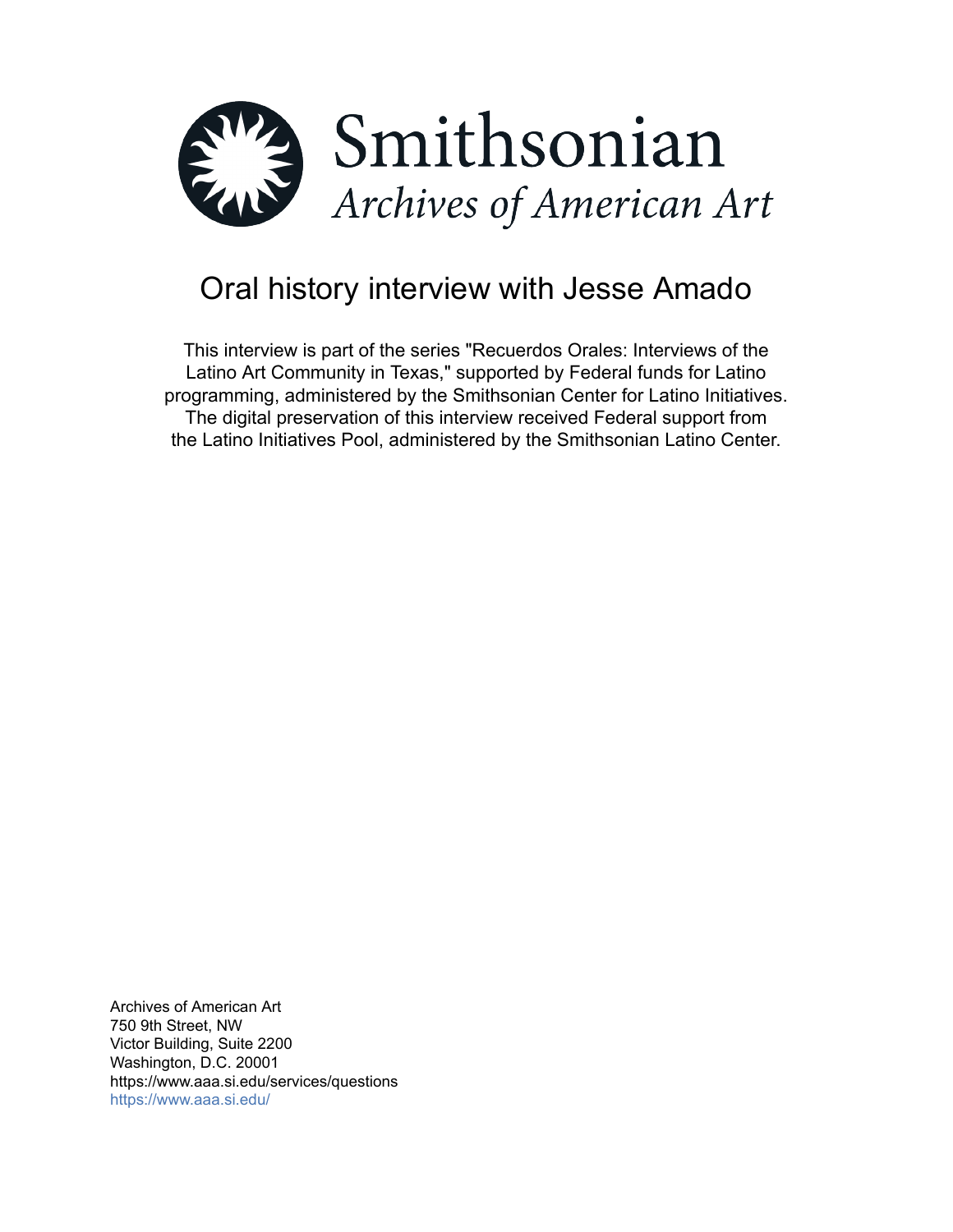# **Table of Contents**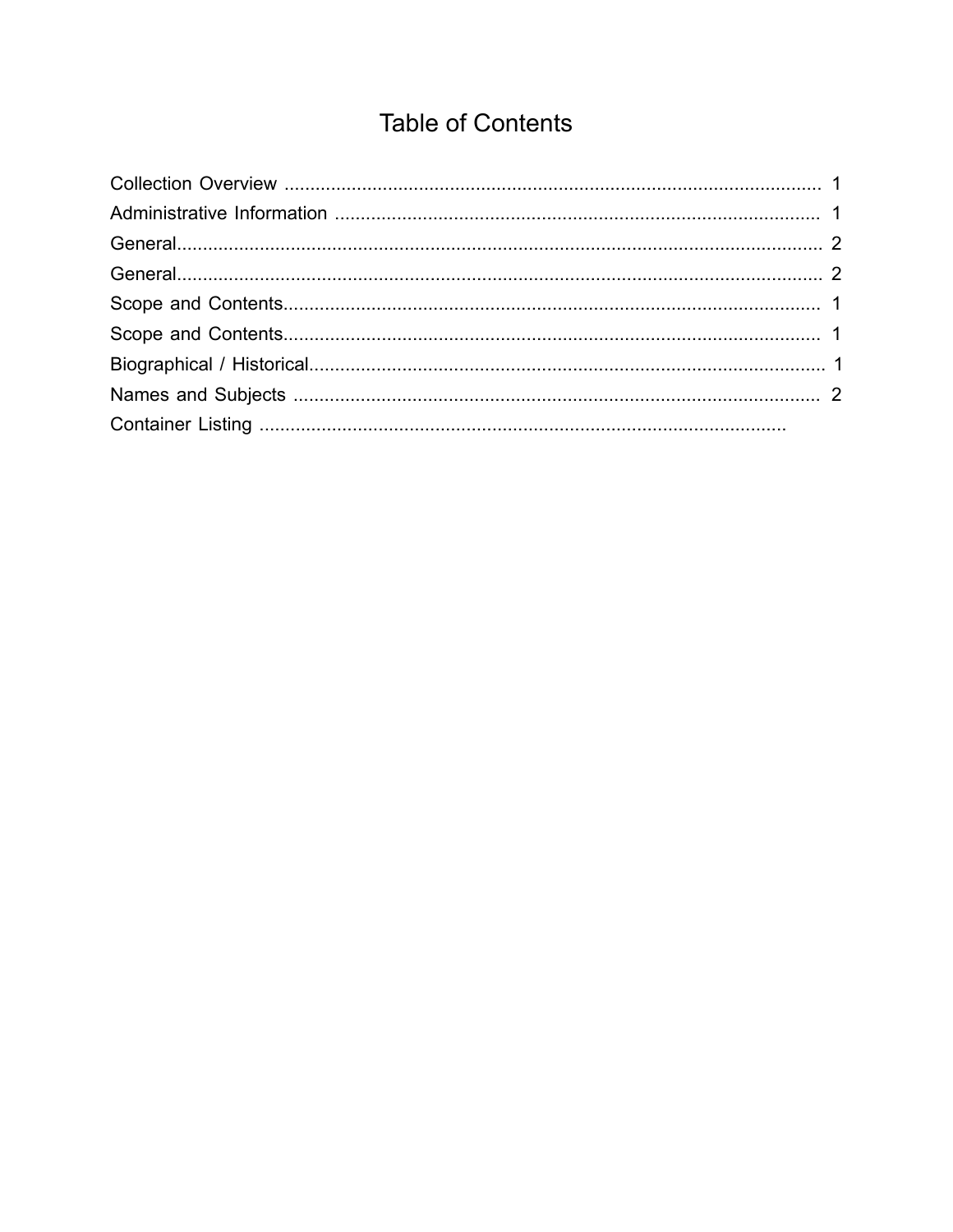## <span id="page-2-0"></span>**Collection Overview**

| <b>Repository:</b>         | Archives of American Art                                                                                                                                                                                        |
|----------------------------|-----------------------------------------------------------------------------------------------------------------------------------------------------------------------------------------------------------------|
| Title:                     | Oral history interview with Jesse Amado                                                                                                                                                                         |
| Date:                      | 2004 May 31-June 7                                                                                                                                                                                              |
| Identifier:                | AAA.amado04                                                                                                                                                                                                     |
| Creator:                   | Amado, Jesse, 1951- (Interviewee)<br>Cordova, Cary (Interviewer)<br>Recuerdos Orales: Interviews of the Latino Art Community in Texas                                                                           |
| Extent:                    | 79 Pages (Transcript)                                                                                                                                                                                           |
| Language:                  | English.                                                                                                                                                                                                        |
| <b>Digital</b><br>Content: | Digital Content: Oral history interview with Jesse Amado, 2004 May 31-<br>June 7, Transcript<br>Audio: Oral history interview with Jesse Amado, 2004 May 31-June 7,<br><b>Digital Sound Recording (Excerpt)</b> |

### <span id="page-2-1"></span>**Administrative Information**

#### Acquisition Information

This interview is part of the Archives of American Art Oral History Program, started in 1958 to document the history of the visual arts in the United States, primarily through interviews with artists, historians, dealers, critics and administrators.

#### **Restrictions**

Transcript available on the Archives of American Art website.

# <span id="page-2-4"></span>**Biographical / Historical**

Jesse Amadao (1951-) is an artist in San Antonio, Texas. Cary Cordoza (1970-) is an art historian.

### <span id="page-2-2"></span>**Scope and Contents**

An interview of Jesse Amado conducted 2004 May 31 and June 7, by Cary Cordova, for the Archives of American Art, at the artist's studio, in San Antonio, Texas.

# <span id="page-2-3"></span>**Scope and Contents**

Includes artist's family background, personalities, and relationship of artist's mother and father; parents' occupations and the effect on the family; brother Gilbert; early influences and experiences in drawing; role of religion during childhood; experiences in school including parochial school and losing interest in 12th grade;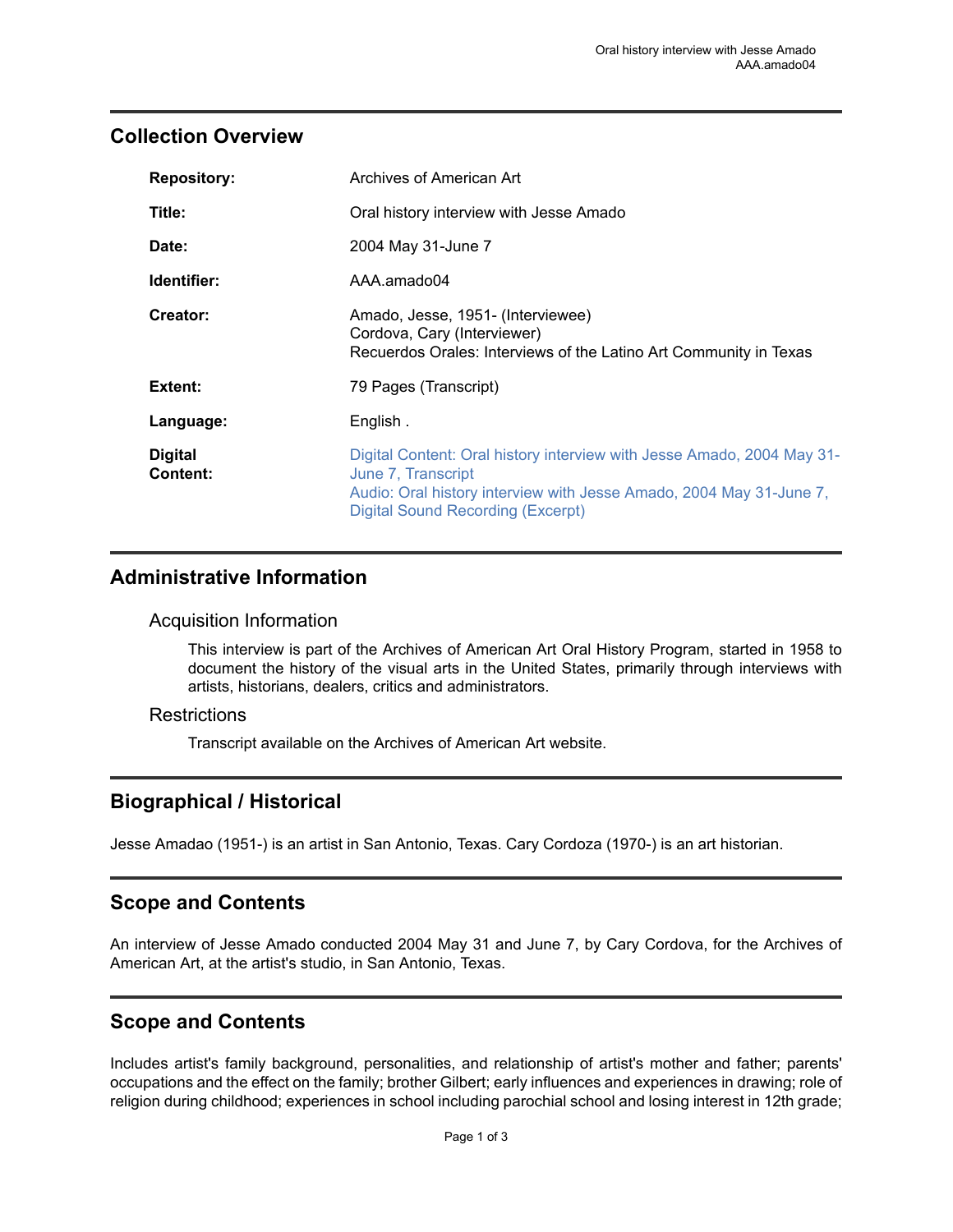experiences working with architect O'Neil Ford in high school; decision to go into the Navy; experiences and travels in the Navy; first impressions of New York City; interest in literature and reading on works and life, including T.S. Eliot, "Tom Sawyer," "The Odyssey;" first experiences with foreign film, especially L'Avventura; bilingualism including learning to speak English and it's possible influences on art; work after the Navy on a tanker; travels in Europe; New York City and experiences working and living there; decision to return to San Antonio; starting at San Antonio College and experience of returning to school; first paintings; attempt at teaching; joining the fire department and influences of that job on his art; MFA study at University of Texas, San Antonio; influences of professors including Steve Reynolds, Mel Casas, and Dave Hickey; major influential discussion with Dave Hickey and art that resulted; BFA show exhibition; beginnings of ideas of fragility and mutability in early pieces; relationship to Minimalism or Conceptual Art in works; the growing art scene in San Antonio and it's galleries, including FineSilver, Blue Star and Art Pace; relationships with other San Antonio artists including Franco Mondini, Chuck Ramirez, Rebecca Holland; discussion of Bemis Foundation show; artist's feelings on being a Latino or Chicano artist; possible Latino influences on his art; discussion of Latino culture and iconography; change from stronger tendencies in painting towards sculpture and installation pieces; discussion of works in the "Taking Liberties" exhibition [1992]; the artist's creation process; discussion of Antonioni's L'Avventura and its use in artist's work; use of text as a visual form; importance of backstory and context to artist's work; use of music and lyrics in work, including James Brown and the Beatles; interest in taglines and its use in art; interest in fashion especially fashion magazines and its use in art; introduction and use of DYMO tape in art; relationship and interactions with galleries and museums, especially the Whitney, Blue Star, FineSilver; Barbara Davis; use of digital photography in work; discussion of the economics of the gallery; the future of artist's work and the importance of the process for the artist in the future; role of Catholicism in artist's work; the exhibition "Renascence" at the Contemporary Arts Museum in Houston; influence of marriage and divorce on works.

#### <span id="page-3-0"></span>General

Originally recorded on 7 sound discs. Reformatted in 2010 as 9 digital wav files. Duration is 4 hrs., 45 minutes.

#### <span id="page-3-1"></span>General

Interview recorded on mini discs and compact discs.

### <span id="page-3-2"></span>Names and Subject Terms

This collection is indexed in the online catalog of the Smithsonian Institution under the following terms:

Subjects:

Art -- Technique Latino and Latin American artists Religion in art

Types of Materials:

Interviews Sound recordings

Names:

ArtPace (Foundation : San Antonio, Tex.) Casas, Mel, 1929-2014 Contemporary Art for San Antonio (Organization)